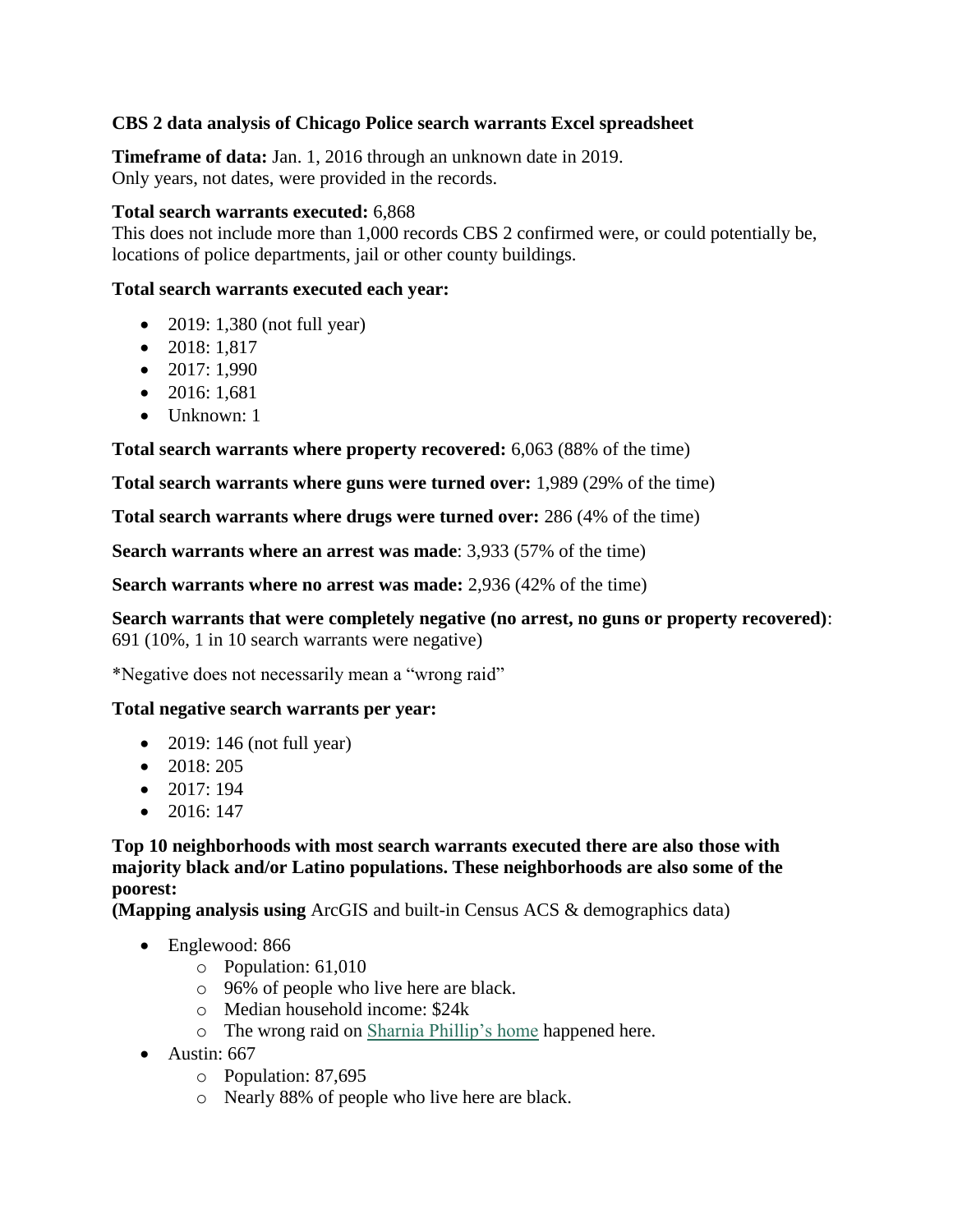- o Median household income: Just over \$33k
- North Lawndale: 455
	- o Population: 36,877
	- o 90% of people who live here are black.
	- o Median household income: \$25k
	- o The wrong raids on the [Blassingames' home](https://chicago.cbslocal.com/2019/07/18/chicago-police-raid-wrong-homes/) happened here.
- Garfield Park: 440
	- o Population: 38,387
	- o Nearly 92% of people who live here are black.
	- o Median household income: \$26k
- Humboldt Park: 377
	- o Population: 72,260
	- o 57% of people who live here are Latino.
	- o 32% of people who live here are black.
	- o Median household income: Nearly 38k
	- o The wrong raid on then [3-year-old Davianna Simmons' home](http://cbschicago.com/unwarranted) happened here.
- Roseland: 299
	- o Population: 42,283
	- o 97% of people who live here are black.
	- o Median household income: Nearly \$41k
- New City/Back of the Yards: 294
	- o Population: 45,868
	- o Nearly 62% of people who live here are Latino.
	- o Nearly 26% of people who live here are black.
	- o Median household income: \$34k
	- o The wrong raid on the [Tate/Eason home](https://chicago.cbslocal.com/2018/11/08/chicago-police-raids-wrong-homes-cbs-2-investigators/) happened here.
- Auburn Gresham: 280
	- o Population: 47,851
	- o Just over 97% of people who live here are black.
	- o Median household income: \$34.4k
	- o The birthday raid on the [Bures' home](https://chicago.cbslocal.com/2019/03/25/chicago-police-wrong-raid-birthday-party-4-year-old/) happened here.
- Chicago Lawn: 180
	- o Population: 55,349
	- o 49% of people who live here are Latino.
	- o 45% of people who live here are black.
	- o Median household income: Nearly \$37k
- Little Village: 171
	- o Population: 77,836
	- o Hispanic population: Nearly 84%
	- o Black population: 12%
	- o Median household income: Nearly \$35k

## **Neighborhoods with the least search warrants executed:**

 Printers Row, Museum Campus, Magnificent Mile, Millennium Park, Edison Park, Grant Park & Wrigleyville: 0 (50% or more white population, median income \$95k or more)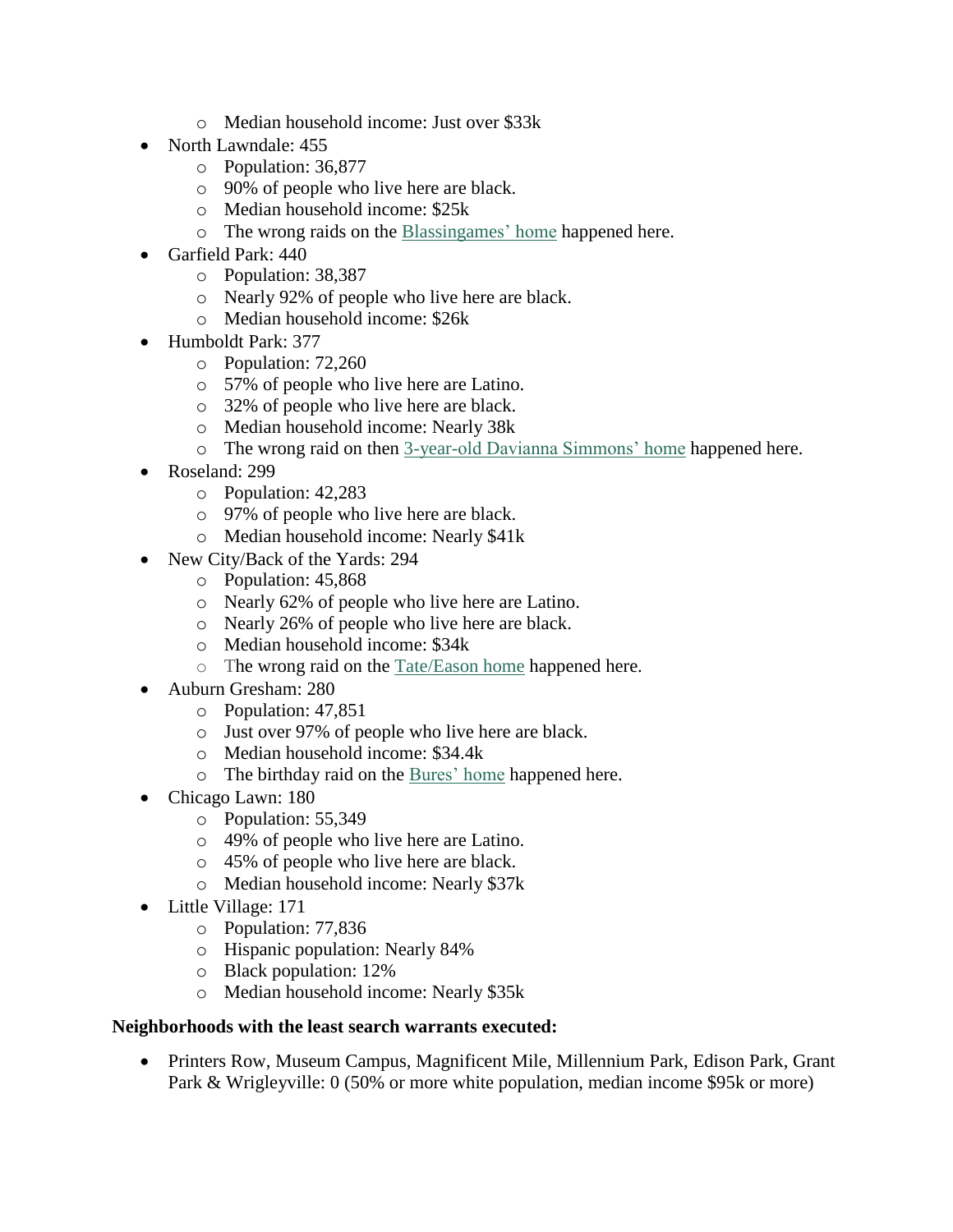- Sheffield & DePaul, Jackson Park, Greektown, Beverly, East Village, Old Town, Gold Coast, Boystown: 1 (59% or more white population, median income \$80k or more, majority have median income of more than \$100k)
- Mount Greenwood, West Loop, Bucktown: 2 (61% or more white population, median income \$100k or more)
- Streeterville. Rush & Division: 3 (67% or more white population, median income \$80k or more)
- Oakland, Lincoln Park, Andersonville, Ukrainian Village: 4 (With the exception of Oakland which has 2% white population and \$25k median income, the others have 68% white population or more and median income of \$74k or more)

### **Top 10 neighborhoods with most negative search warrants are also those with majority black and/or latino populations. These neighborhoods are also some of the poorest: (Mapping analysis using Arcgis and built-in 2019 Census/demographics data)**

- Englewood: 71
	- o 96% of people who live here are black.
	- o Median household income: \$24k
	- o The wrong raid on [Sharnia Phillip's home](https://chicago.cbslocal.com/2018/11/08/chicago-police-raids-wrong-homes-cbs-2-investigators/) happened here.
- Austin: 64
	- o Nearly 88% of people who live here are black.
	- o Median household income: Just over \$33k
- North Lawndale: 57
	- o 90% of people who live here are black.
	- o Median household income: \$25k
	- o The wrong raids on the [Blassingames' home](https://chicago.cbslocal.com/2019/07/18/chicago-police-raid-wrong-homes/) happened here.
	- o The wrong raid on the [home of siblings Nishawn Green and Demetrius Labon](http://cbschicago.com/unwarranted) happened here.
- Garfield Park: 42
	- o Nearly 92% of people who live here are black.
	- o Median household income: \$26k
- Humboldt Park: 32
	- o 57% of people who live here are Latino.
	- o 32% of people who live here are black.
	- o Median household income: Nearly 38k
	- o The wrong raid on then [3-year-old Davianna Simmons' home](http://cbschicago.com/unwarranted) happened here.
- Auburn Gresham: 31
	- o Just over 97% of people who live here are black.
	- o Median household income: \$34.4k
	- o The birthday raid on the [Bures' home](https://chicago.cbslocal.com/2019/03/25/chicago-police-wrong-raid-birthday-party-4-year-old/) happened here.
- New City/Back of the Yards: 30
	- o Nearly 62% of people who live here are Latino.
	- o Nearly 26% of people who live here are black.
	- o Median household income: \$34k
	- o The wrong raid on the [Tate/Eason home](https://chicago.cbslocal.com/2018/11/08/chicago-police-raids-wrong-homes-cbs-2-investigators/) happened here.
- Little Village: 20
	- o Hispanic population: Nearly 84%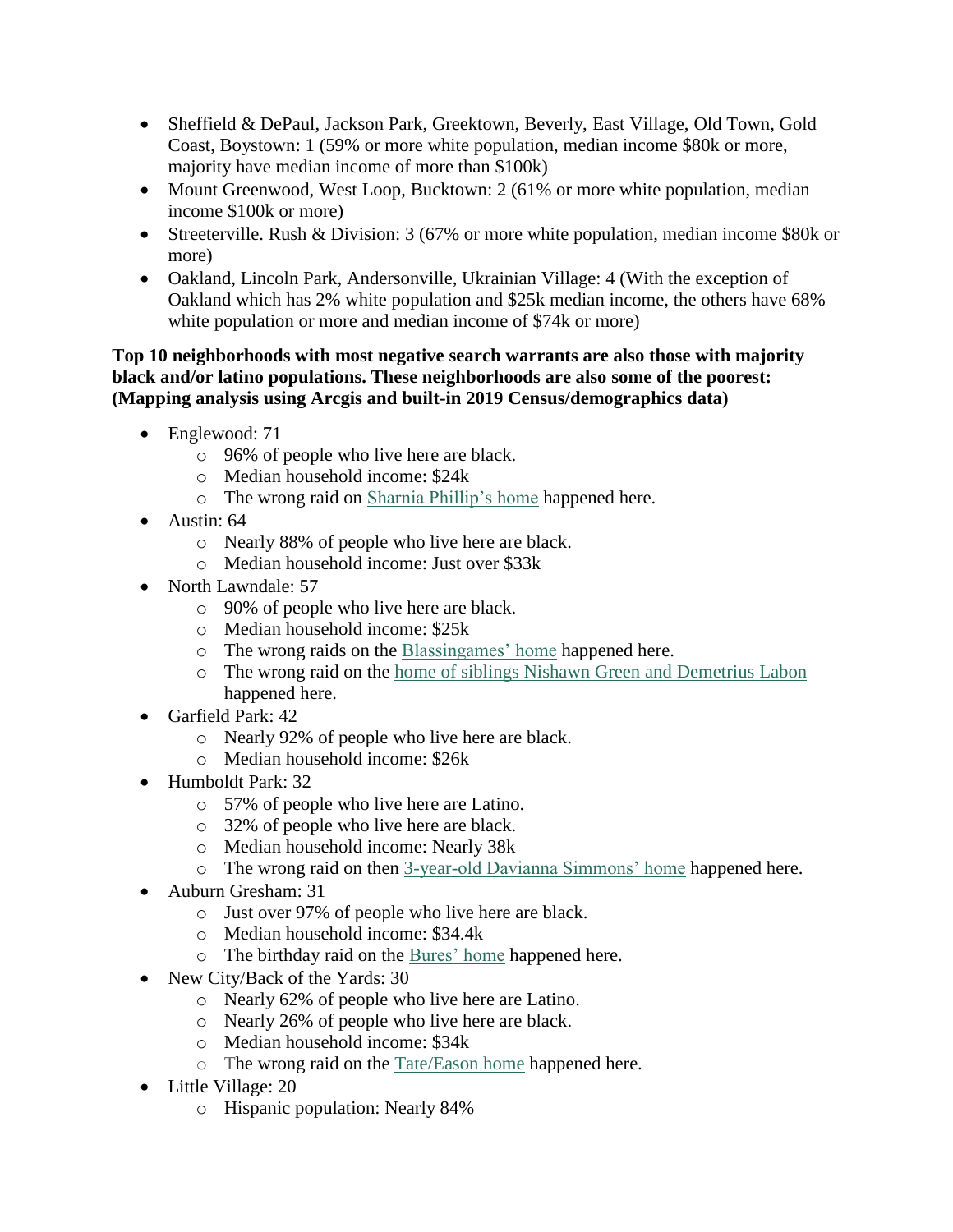- o Black population: 12%
- o Median household income: Nearly \$35k
- Grand Crossing: 20
	- o Population: 31,849
	- o Black population: 96%
	- o Median household income: \$30k
- South Shore: 19
	- o Population: 52,408
	- o Black population: 93%
	- o Median household income: \$30k
	- o The three wrong raids [on the Archie home](https://chicago.cbslocal.com/2019/07/18/chicago-police-raid-wrong-homes/) happened here.

Note: There are 46 neighborhoods where at least 1 negative warrant was served. The other more than half (52) didn't have any.

## **Top 5 neighborhoods with highest negative search warrant percentage**

- North Lawndale: 12.5%
	- o Note: N. Lawndale is in District 10 where 555 total search warrants were executed. There was no arrest in 228. That's 41%.
- Grand Crossing: 12%
- Little Village: Nearly 12%
- South Shore: 11%
- Auburn Gresham: 11%

## **Total search warrants executed by police district (top 10 with highest totals):**

- $\bullet$  D7:881
	- o The wrong raid on [Sharnia Phillip's home](https://chicago.cbslocal.com/2018/11/08/chicago-police-raids-wrong-homes-cbs-2-investigators/) happened here.
- $\n **D11: 865**\n$ 
	- o The wrong raid on then [3-year-old Davianna Simmons' home](http://cbschicago.com/unwarranted) happened here.
- $\bullet$  D<sub>10</sub>: 555
	- o The wrong raids on the [Blassingames' home](https://chicago.cbslocal.com/2019/07/18/chicago-police-raid-wrong-homes/) happened here.
	- o The wrong raid on the [home of siblings Nishawn Green and Demetrius Labon](http://cbschicago.com/unwarranted) happened here.
- $\n **D15:** 519\n$
- $\bullet$  D9: 504
	- o The wrong raid on [then 9-year-old Peter Mendez's](https://chicago.cbslocal.com/2018/08/14/chicago-police-cpd-raid-wrong-home-point-guns-at-9-year-old-boy-peter-mendez/) home happened here.
	- o The wrong raid on the [Tate/Eason home](https://chicago.cbslocal.com/2018/11/08/chicago-police-raids-wrong-homes-cbs-2-investigators/) happened here.
- $\bullet$  D5: 479
- $\bullet$  D6: 439
	- o The wrong raid [on the Bures home \(birthday raid\)](https://chicago.cbslocal.com/2019/03/25/chicago-police-wrong-raid-birthday-party-4-year-old/) happened here.
- D8: 384
- $\bullet$  D31: 367
- $\bullet$  D4: 354

**Total negative search warrants executed by police district (top 10 with highest totals):**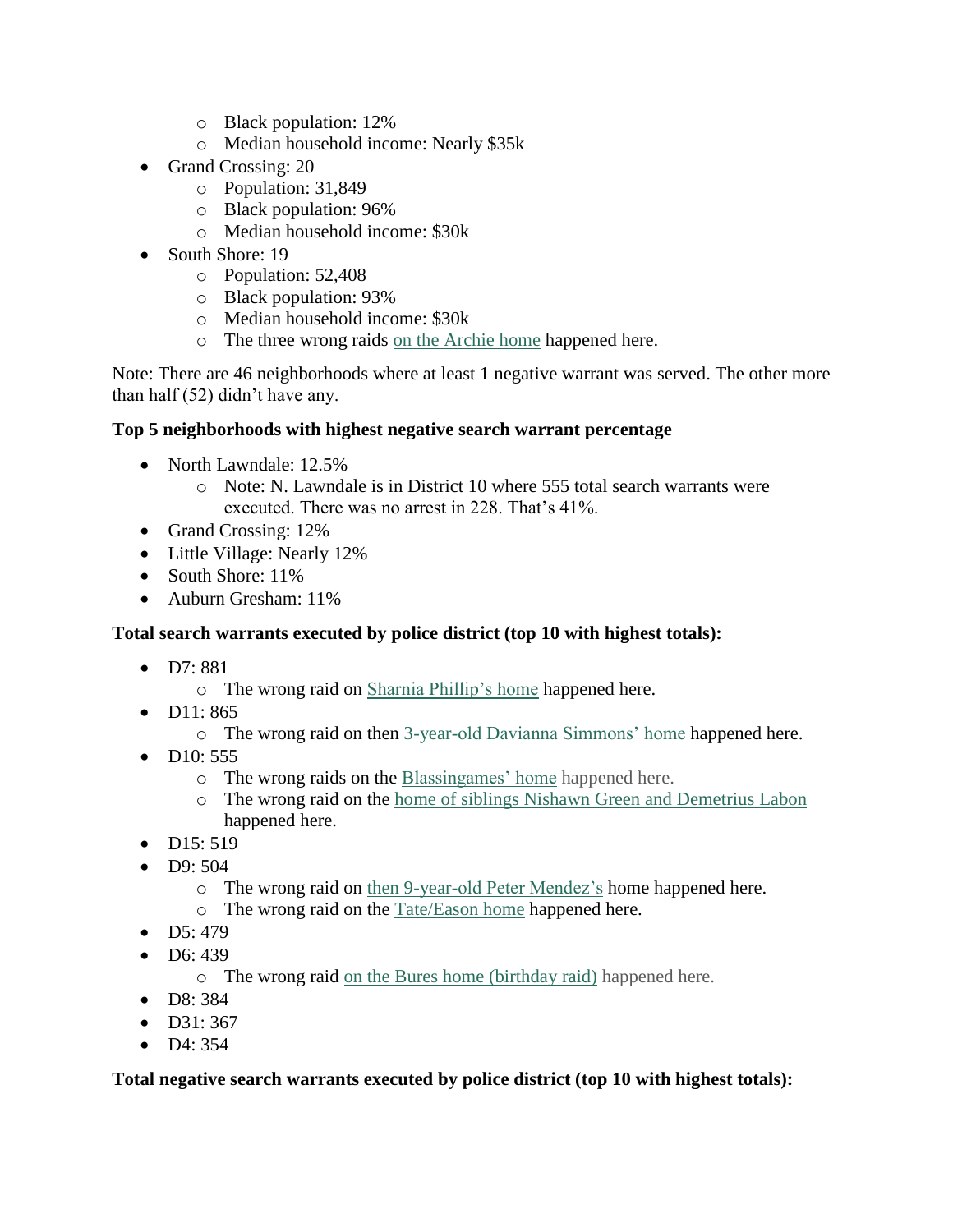- District 11:95
	- o The wrong raid on then [3-year-old Davianna Simmons' home](http://cbschicago.com/unwarranted) happened here.
- $\bullet$  District 7:74
	- o The wrong raid on [Sharnia Phillip's home](https://chicago.cbslocal.com/2018/11/08/chicago-police-raids-wrong-homes-cbs-2-investigators/) happened here.
- $\bullet$  District 10:63
	- o The wrong raids on the [Blassingames' home](https://chicago.cbslocal.com/2019/07/18/chicago-police-raid-wrong-homes/) happened here.
	- o The wrong raid on the [home of siblings Nishawn Green and Demetrius Labon](http://cbschicago.com/unwarranted) happened here.
- $\bullet$  District 31:49
- $\bullet$  District 15:47
- $\bullet$  District 6: 47
	- o The wrong raid [on the Bures home \(birthday raid\)](https://chicago.cbslocal.com/2019/03/25/chicago-police-wrong-raid-birthday-party-4-year-old/) happened here.
- $\bullet$  District 9:44
	- o The wrong raid on [then 9-year-old Peter Mendez's](https://chicago.cbslocal.com/2018/08/14/chicago-police-cpd-raid-wrong-home-point-guns-at-9-year-old-boy-peter-mendez/) home happened here.
	- o The wrong raid on the [Tate/Eason home](https://chicago.cbslocal.com/2018/11/08/chicago-police-raids-wrong-homes-cbs-2-investigators/) happened here.
- $\bullet$  District 4: 41
- $\bullet$  District 3:36
	- o The wrong raid on [Toni Tate's home](https://chicago.cbslocal.com/2020/03/06/sgt-anthony-bruno-body-cams-turned-off-chicago-polcie-during-wrong-raid/) happened here.
	- o The three wrong raids [on the Archie home](https://chicago.cbslocal.com/2019/07/18/chicago-police-raid-wrong-homes/) happened here.
- $\bullet$  District 5: 33

# **Police districts with more than 10 percent negative search warrants include:** 11, 10, 6, 4, 3

- District 3: 12% of search warrants served were negative.
- District 4: 11.5% of search warrants served were negative.
- District 10: Just over 11% of search warrants served were negative.
- District 6: Nearly 11% of search warrants served were negative.
- District 11: Nearly 11% of search warrants served were negative.

**Search warrants outside of Chicago:** 487 (7% of total search warrants executed)

• 88 of those, or 18%, were negative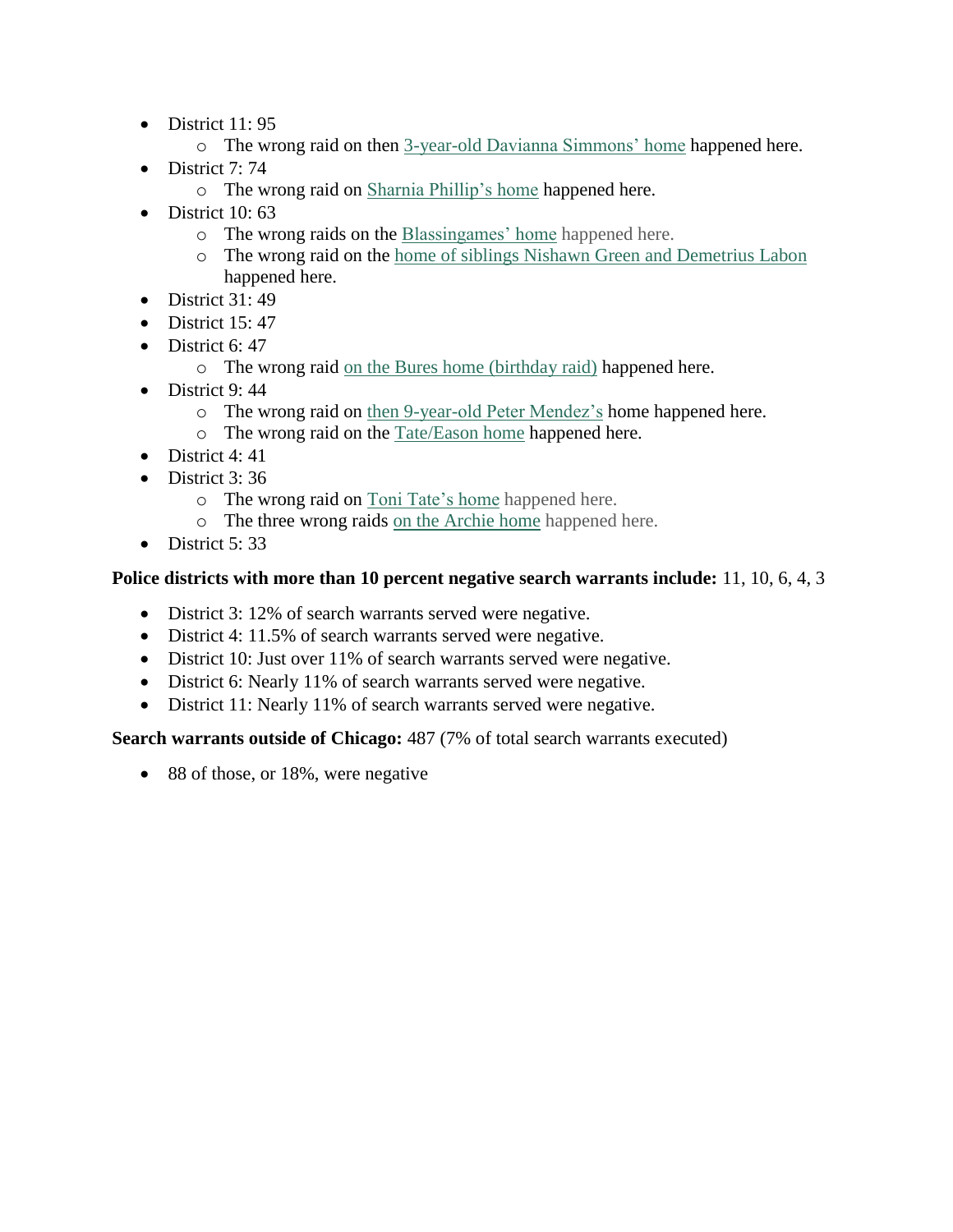#### **Additional CBS 2 findings:**

- CBS 2 uncovered the Chicago Police Department failed to put a system in place to track wrong raids. Former Superintendent Eddie Johnson [incorrectly](https://chicago.cbslocal.com/2018/11/09/chicago-police-raids-wrong-cbs-2-investigators/) stated police tracked the information at a 2018 news conference. More than a year of FOIA requests and appeals with the AG revealed the police department never had a method for doing so. Police [later](https://chicago.cbslocal.com/2019/10/07/wrong-raid-bodycam-video-refused/) admitted it does not track wrong raids, and Johnson said he [misspoke.](https://chicago.cbslocal.com/2019/11/14/police-supt-eddie-johnson-wrong-raids-radio-interview/)
- Police officials said in a February [interview](https://chicago.cbslocal.com/2020/02/06/wrong-raid-chicago-police-guns-pointed-at-children/) they will begin creating a log if an officer enters an address different from the one listed on a warrant. However, they did not commit to tracking when officers put the incorrect address on the warrant, or use an incorrect address given to them by an informant without verification, and subsequently enter the wrong place. That means wrong raids, like the cases CBS 2 uncovered, won't be recorded in the future. But in a May 15 interview, new Superintendent David Brown said he plans to put a tracking system in place. "Tracking is something that I want to include, along with measures on the front end to ensure we check, double check and triple check before we run a raid to ensure it's the right place." He did not specify when or what that system will entail.
- Because the police department historically did not track wrong raids, CBS 2 found a lack of accountability for officers involved in the cases we reported on. At the time of our news reports, there was no indication the department issued any discipline to officers in connection with those incidents. In addition, in some cases, we found police did not initiate internal investigations until after our reports. One example is the wrong raid on the Mendez home. It happened in 2017. The Civilian Office of Police Accountability (COPA) launched an investigation in 2018 following our first report. Two years after the raid, and a year after COPA launched its investigation, the affiant [officer](https://chicago.cbslocal.com/2019/10/03/chicago-police-officers-questioned-on-video-for-lawsuit-about-raiding-wrong-home/) on the search warrant was deposed in a lawsuit filed by the family. He [admitted](https://chicago.cbslocal.com/2019/10/03/chicago-police-officers-questioned-on-video-for-lawsuit-about-raiding-wrong-home/) no one from the police department questioned him, let alone disciplined him, in connection with the lack of investigative work he did before the raid. Another example: the wrong raids on the Archie family home in 2019. Their home was wrongly raided three different times. COPA confirmed an investigation after CBS 2 [reported](https://chicago.cbslocal.com/2020/03/06/sgt-anthony-bruno-body-cams-turned-off-chicago-polcie-during-wrong-raid/) on it. At the time of our report, no officers were disciplined, and the Archie family said they had not yet been contacted by police or COPA in connection with any disciplinary investigation into the officers' conduct related to these raids.
- CBS 2 found what [appears](https://chicago.cbslocal.com/2019/05/04/key-body-camera-footage-missing-after-chicago-police-officers-raid-wrong-homes-point-guns-at-children/) to be a pattern of officers who violated the police department's body worn camera policy during the execution of search warrants. This includes officers failing to activate or wear their body cameras. Some supervisors on the raids even ordered officers to turn their [cameras](https://chicago.cbslocal.com/2020/03/06/sgt-anthony-bruno-body-cams-turned-off-chicago-polcie-during-wrong-raid/) off. This resulted in the failure to capture critical moments. Unlike other big cities, officers on the Chicago Police SWAT team are not required to wear body cameras. Lastly, the Chicago Inspector General (IG) found lieutenants are [generally](https://chicago.cbslocal.com/2019/07/30/inspector-general-chicago-police-body-cameras/) failing to review body camera footage to ensure compliance. In an audit last year, the IG cited CBS 2's reporting on wrong raids as a reason why compliance is important.